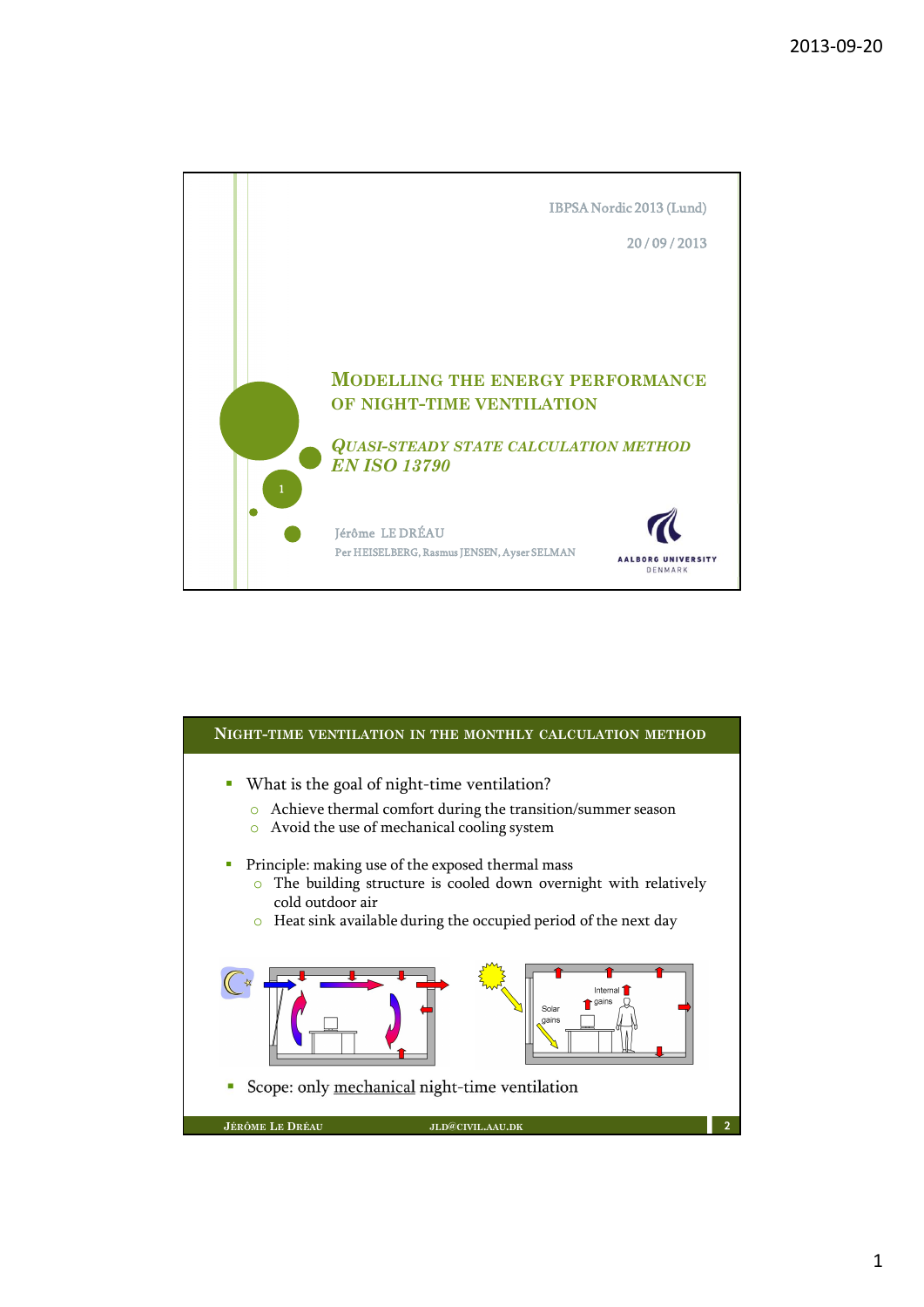| NIGHT-TIME VENTILATION IN THE MONTHLY CALCULATION METHOD                                                                                                                    |
|-----------------------------------------------------------------------------------------------------------------------------------------------------------------------------|
| Problem:<br>How to take into consideration the dynamic effects of night-time<br>ventilation in the monthly calculation method?                                              |
| Plan:<br>Principle of the calculation method<br>$\blacksquare$<br>Cooling need in EN ISO 13790<br>$\circ$<br>Methods tested for modelling night-time ventilation<br>$\circ$ |
| Development of the correction coefficients<br>Presentation of the simulation cases<br>Results<br>$\circ$                                                                    |
| Selection & Validation of the correction factors<br>(not included in the paper)                                                                                             |
| <b>JÉRÔME LE DRÉAU</b><br>3<br>JLD@CIVIL.AAU.DK                                                                                                                             |

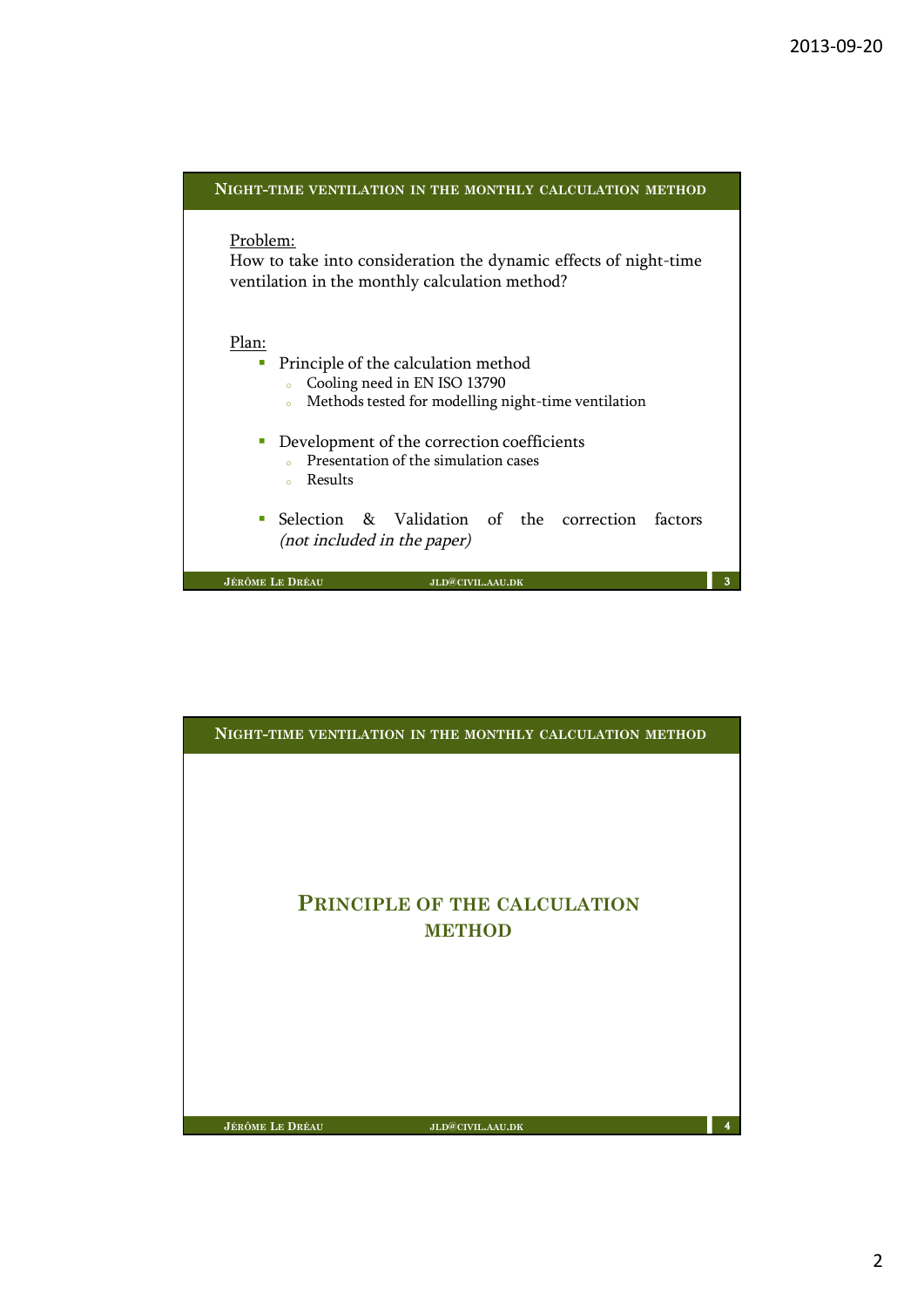

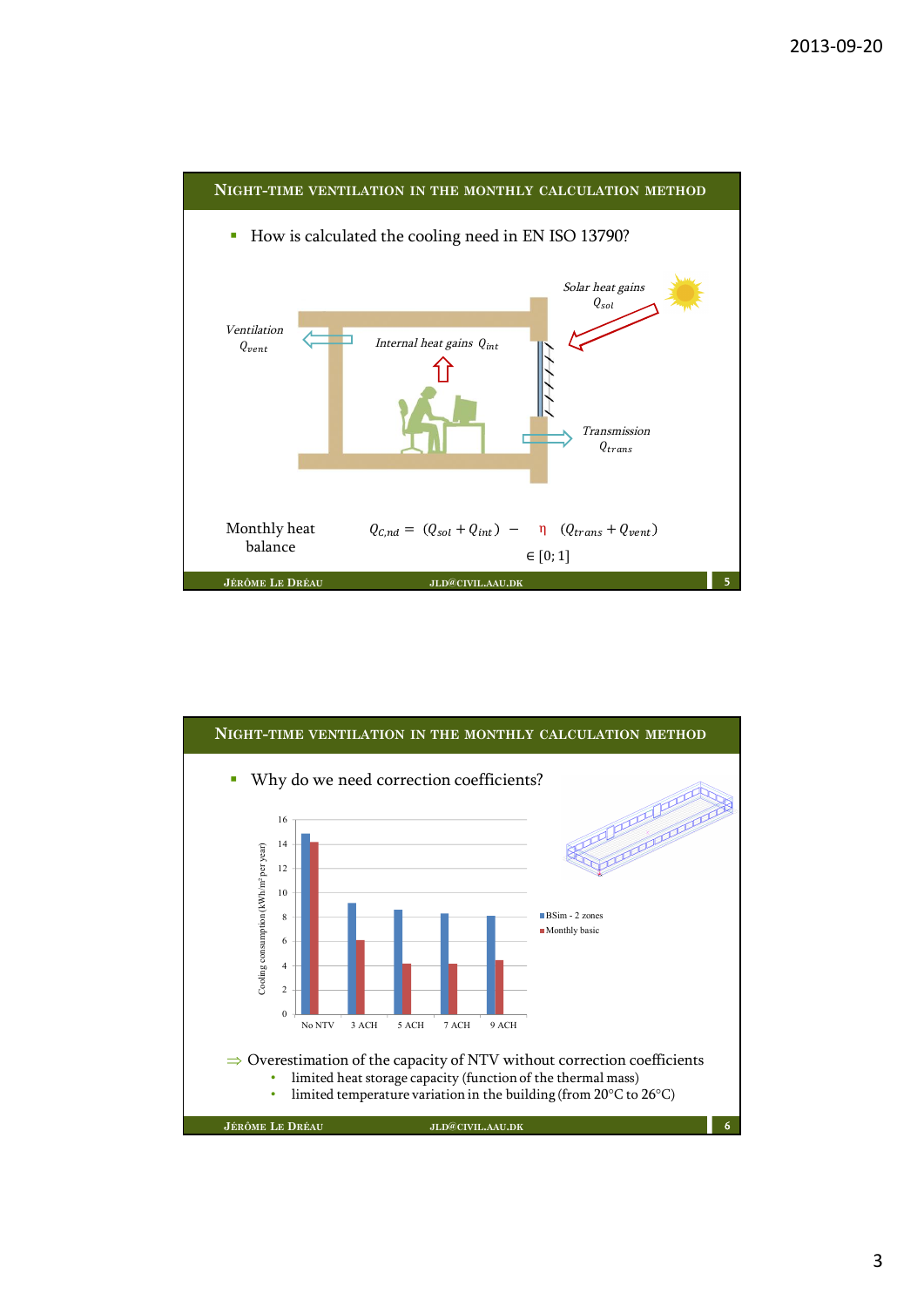

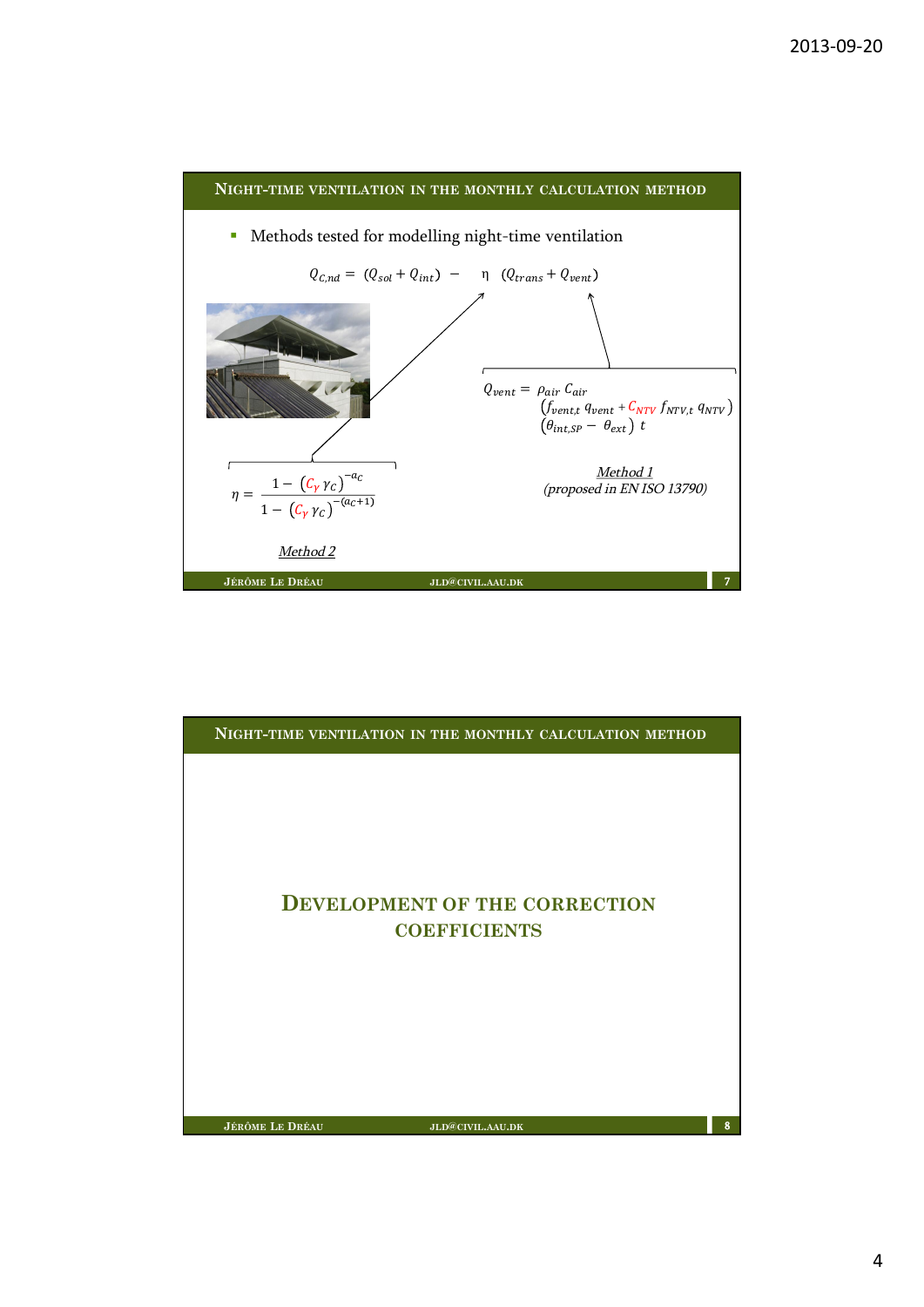

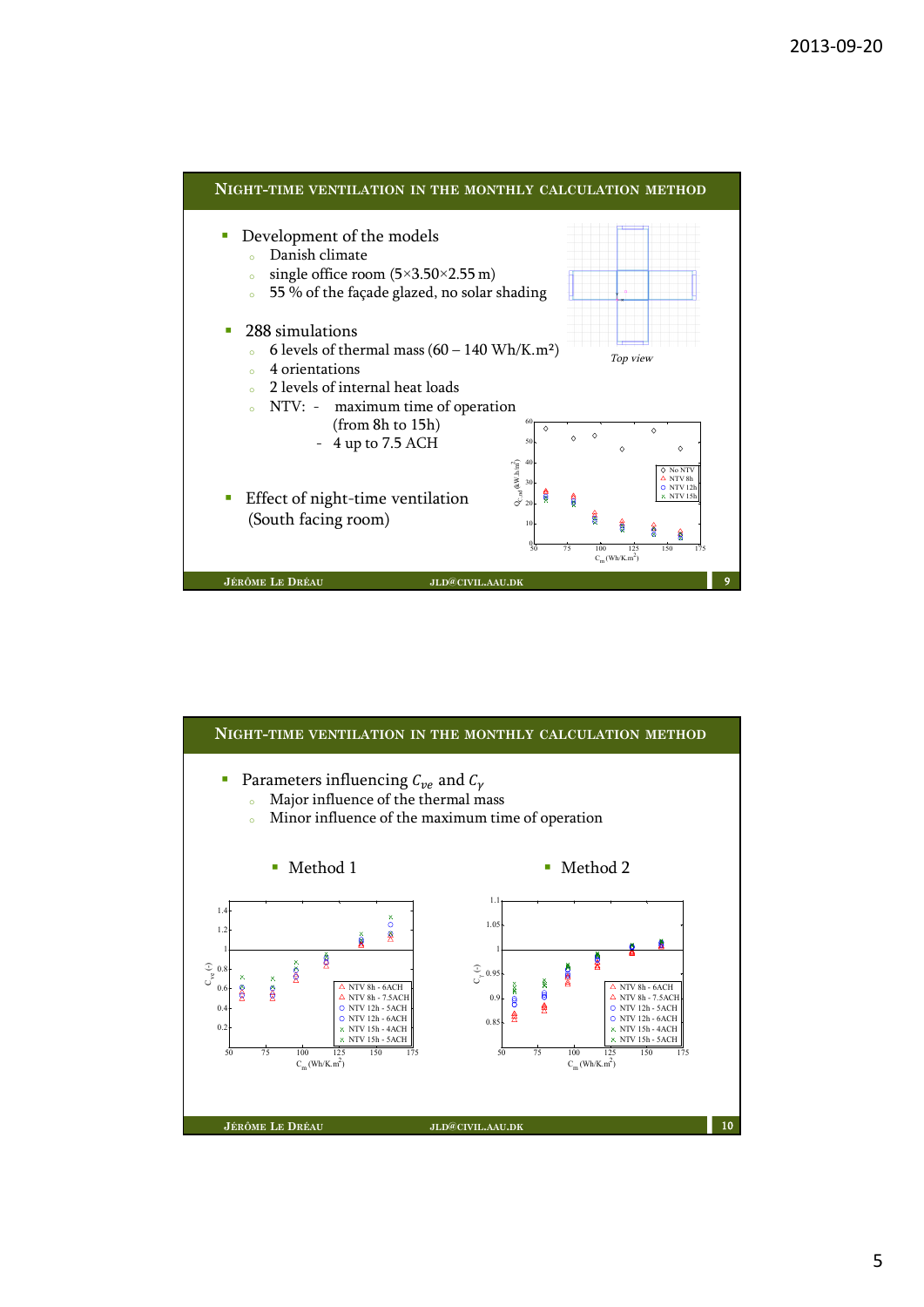

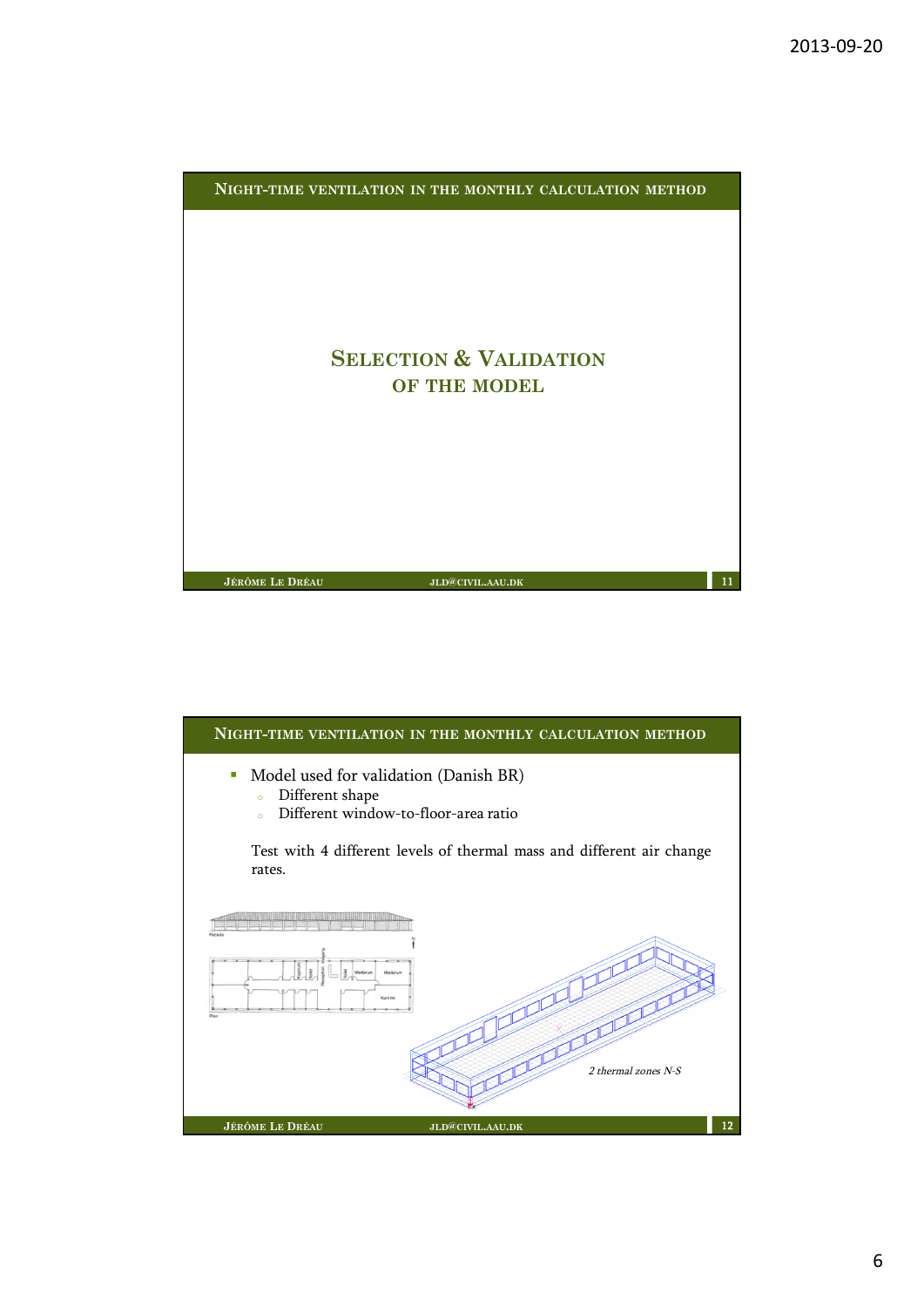